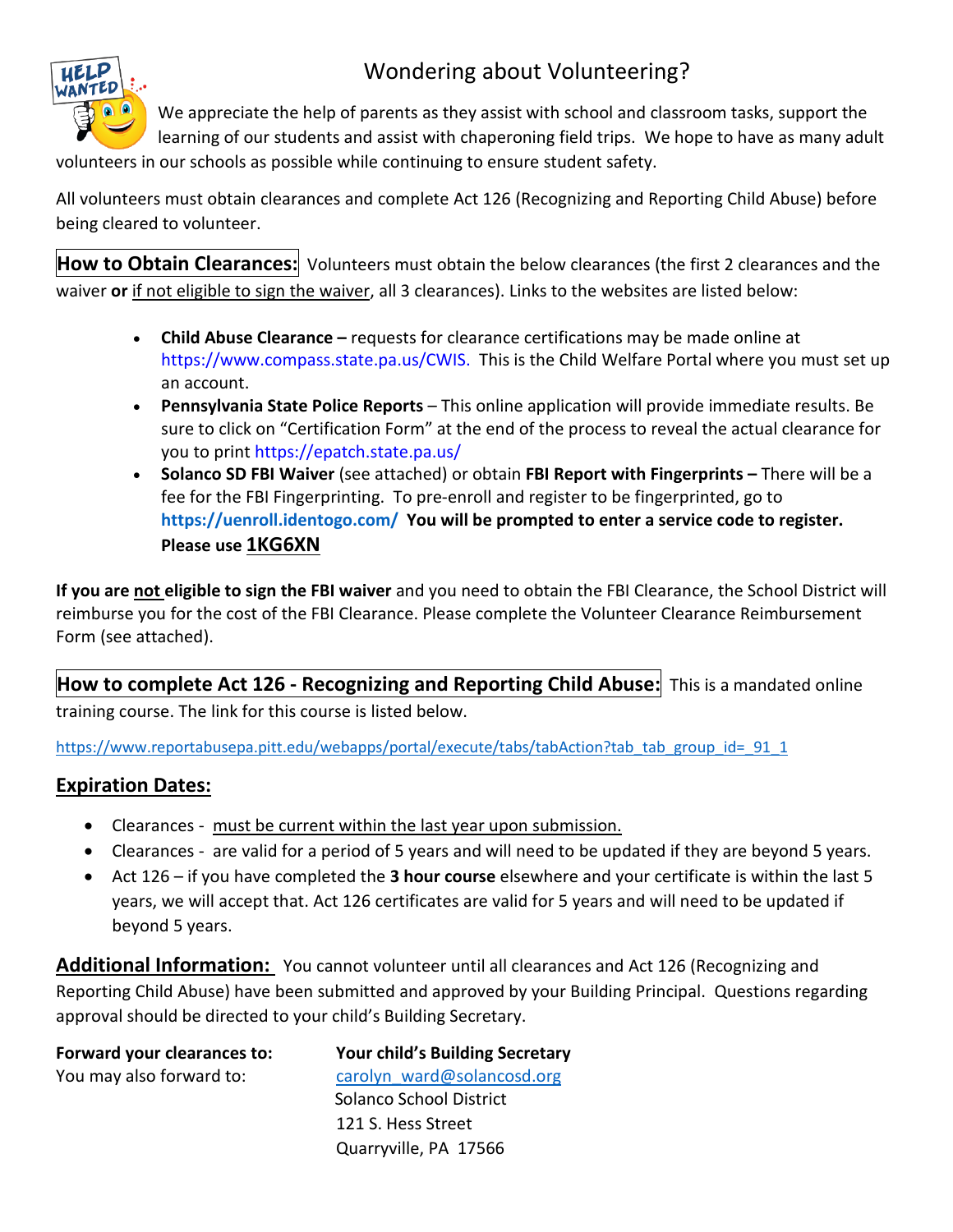# SOLANCO SCHOOL DISTRICT

# Volunteer Request for Waiver of FBI – Federal Criminal History Fingerprint Record Check

I declare under penalty of perjury that the following is true and correct:

- $\cdot \cdot$  I have been a resident of the Commonwealth of Pennsylvania during the entirety of the previous ten year period from the date of this document:
- $\div$  I have NEVER been named as the perpetrator of a founded report of child abuse:
- I have NEVER been convicted of one or more of the following types of offenses, including the attempt, solicitation or conspiracy to commit any of the following:
	- a. Criminal homicide m. Incest
	-
	-
	-
	-
	-
	-
	-
	- i. Involuntary deviate sexual t. Sexual abuse of children intercourse
	- j. Aggravated indecent assault
	- k. Indecent assault
	- l. Indecent exposure
- 
- b. Aggravated assault n. Concealing the death of a child
- c. Stalking o. Endangering the welfare of a child
- d. Kidnapping p. Dealing in infant children
- e. Unlawful restraint q. Prostitution and related offenses
- f. Rape r. Crimes related to obscene/sexual g. Statutory sexual assault materials and performances
- h. Sexual assault s. Corruption of minors
	-
- Within the 5-year period immediately preceding the date of this document, I have not been convicted of a felony offense under The Controlled Substance Drug Device and Cosmetic Act: AND
- $\bullet$  I have not been convicted of an offense similar in nature to those crimes listed under paragraphs 2,3, or 4 above under the laws or former laws of the United States or one of its territories or possessions, another state, the District of Columbia, the Commonwealth of Puerto Rico or a foreign nation, or under a former law in Pennsylvania.

I understand that statements herein are made subject to the penalties of 18 pa. C.S. §4904 relating to unsworn falsification to authorities.

\_\_\_\_\_\_\_\_\_\_\_\_\_\_\_\_\_\_\_\_\_\_\_\_\_\_\_\_\_\_\_\_\_\_\_\_ \_\_\_\_\_\_\_\_\_\_\_\_\_\_\_\_\_\_\_\_\_\_\_\_\_\_\_\_

**Signature** Date

\_\_\_\_\_\_\_\_\_\_\_\_\_\_\_\_\_\_\_\_\_\_\_\_\_\_\_\_\_\_\_\_\_\_\_\_ Print Name